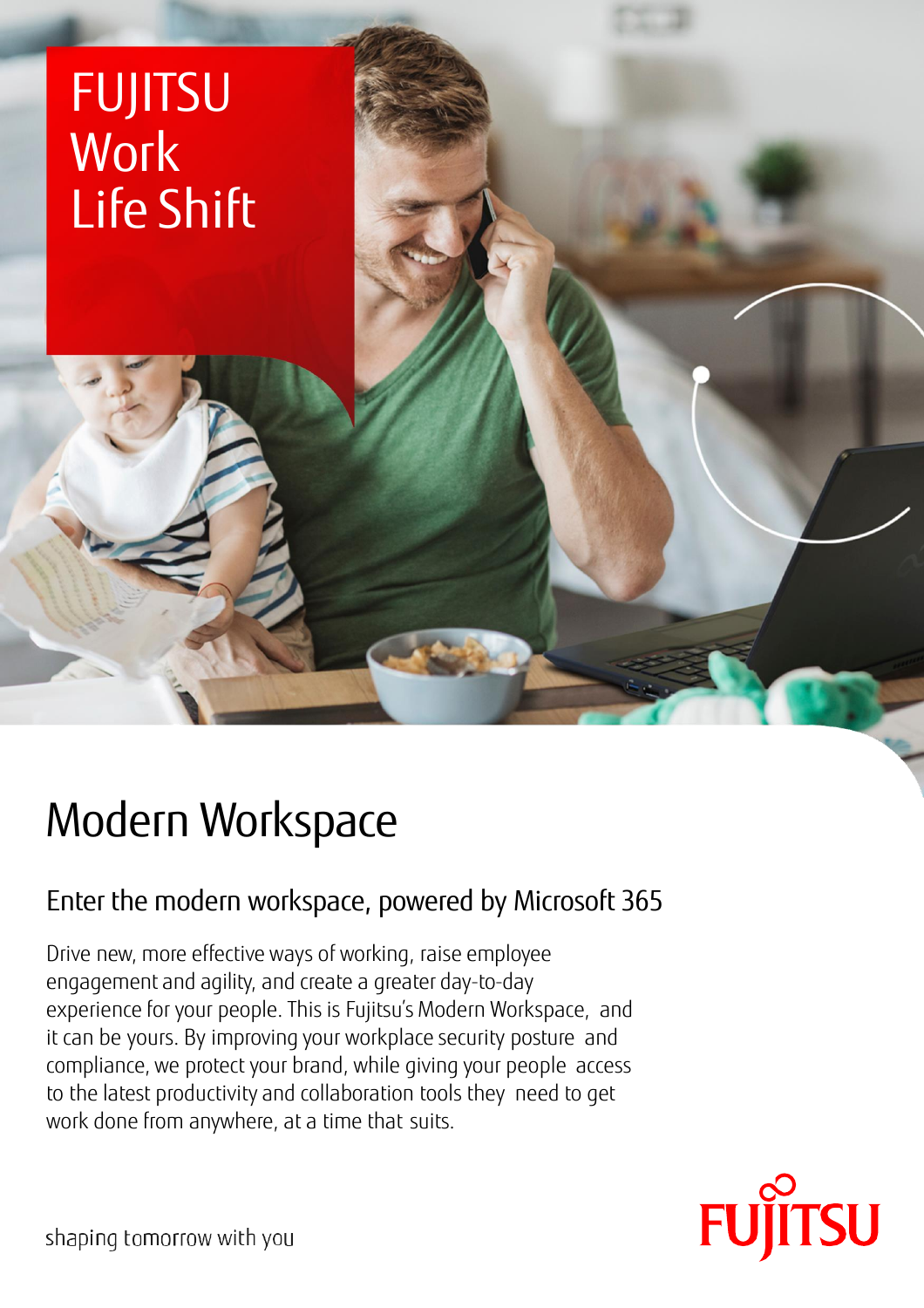

# An adaptive platform for the new reality

The world of work is going through unpredictable change; to survive and prosper, your organization has to pursue adaptability. At the same time, our environment and society are facing unprecedented challenges; we all have to reimagine how we live and work.

## We call this FUJITSU Work Life Shift

And with the latest cloud technologies and our unique Human Experience Design (HXD) approach, you can respond. The Fujitsu Modern Workspace gives your people the flexibility they need to get work done, wherever and however they choose. With the ability to balance personal and work commitments for a more sustainable way of living, your people can truly thrive in the shift.

Modern Workspace is built on Microsoft's industry leading cloud technology, Microsoft 365 (M365). Equipped with M365, your people remain secure and productive from anywhere, using their preferred device – whether these are corporately or personally owned. Service is delivered from our eight ISO27001 certified Global Delivery Centers (GDCs), providing you with a service you can scale up, down, or out – as and when you need it.

The ever-changing environment requires us all to continuously develop and learn, just to keep up. To keep you at the forefront, Fujitsu Modern Workspace not only ensures your technology is kept up to date, but also provides advice and guidance to your people on how they can get the most out of it. Additionally, to make sure it is working for them, we embed analytics to understand their experiences. Through our digital advisory services, we continuously enhance the experience, allowing them to stay focused on what matters most – delivering great customer experiences.

It all adds up to a digital workspace that gives your people the flexibility to work securely, wherever and wherever they choose.

#### Fujitsu Modern Workspace

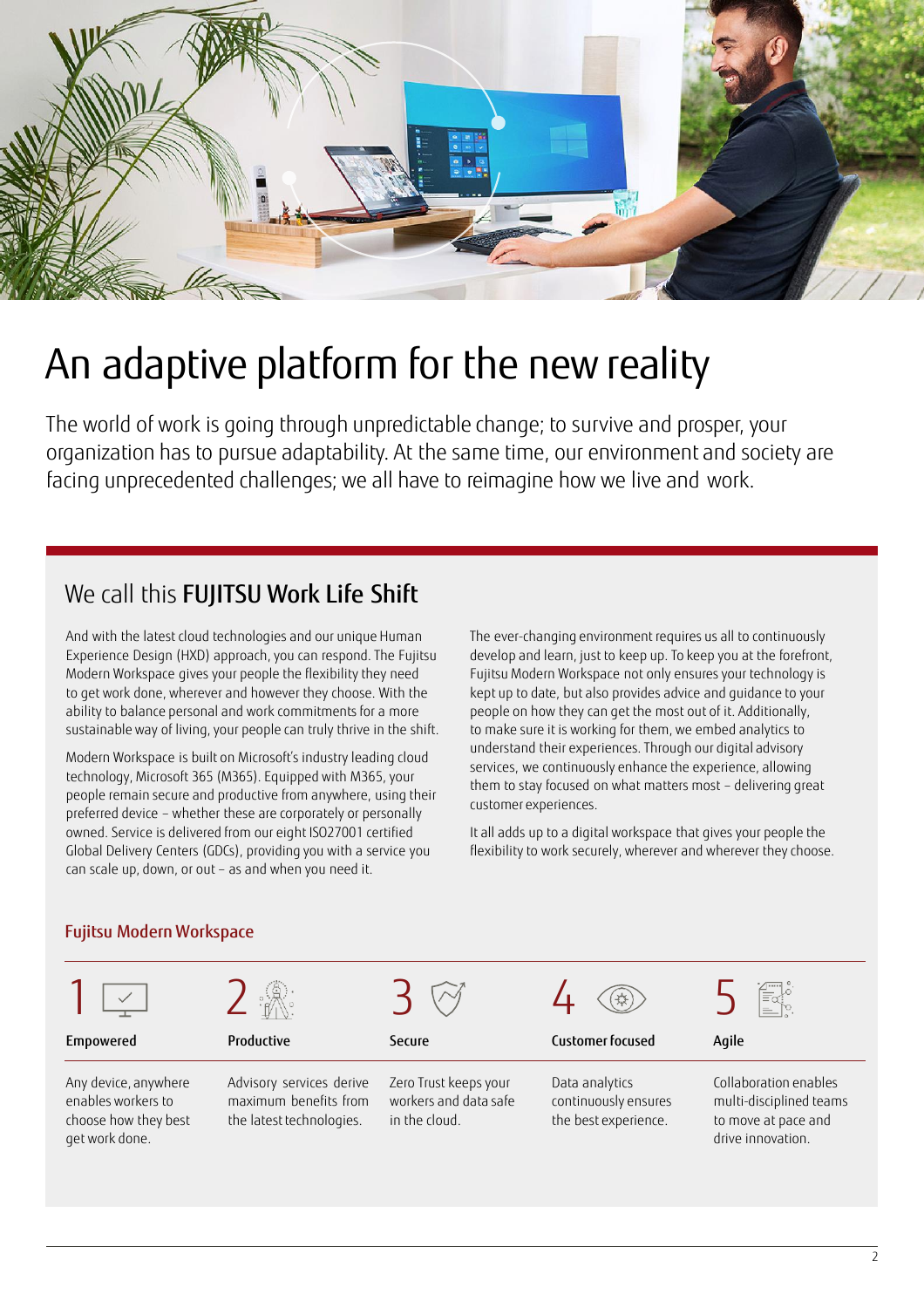# A value-based approach, explained

Modern Workspace is more than a technology deployment. As a key Microsoft partner and one with extensive M365 experience, Fujitsu helps you maximize the value of your technology investment. The overall Fujitsu end-to-end delivery approach gives you a choice of one, some, or all of three distinct phases:

### Journey Builder 1

Consultancy engagement defines a customer's baseline position and the outcomes and values to be delivered through transforming with M365.

- Identification of customer-specific value through Fujitsu ResultsChain methodology.
- Workshops to establish security, compliance, connectivity, technology baselines, and deployment strategy.
- Persona and workstyles assessment.
- Fujitsu, Microsoft, and industry best practice.
- Evergreen roadmap planning.



## Agile Transformation

Human-centric transformation focusing on people, their experience, productivity, and collaboration in a secure and compliant manner.

- Agile delivery.
- Targets the attitudes, beliefs, emotions, and relationships to drive optimal behaviors, and ultimately successful transformation results.
- Easy strategies to measure your transformation success efficiently.
- Established configuration templates and quidelines.

### Managed Service

Delivering continuous value through an evolving service, always up to date, reducing the digital dexterity gap and brand protection.

- Enables sustained long-term agility.
- Promotes individual and group development, so your culture starts thriving and reaching new levels of productivity and collaboration.
- An evergreen platform to ensure ongoing compliance and to add further value to your M365 Modern Workspace.



2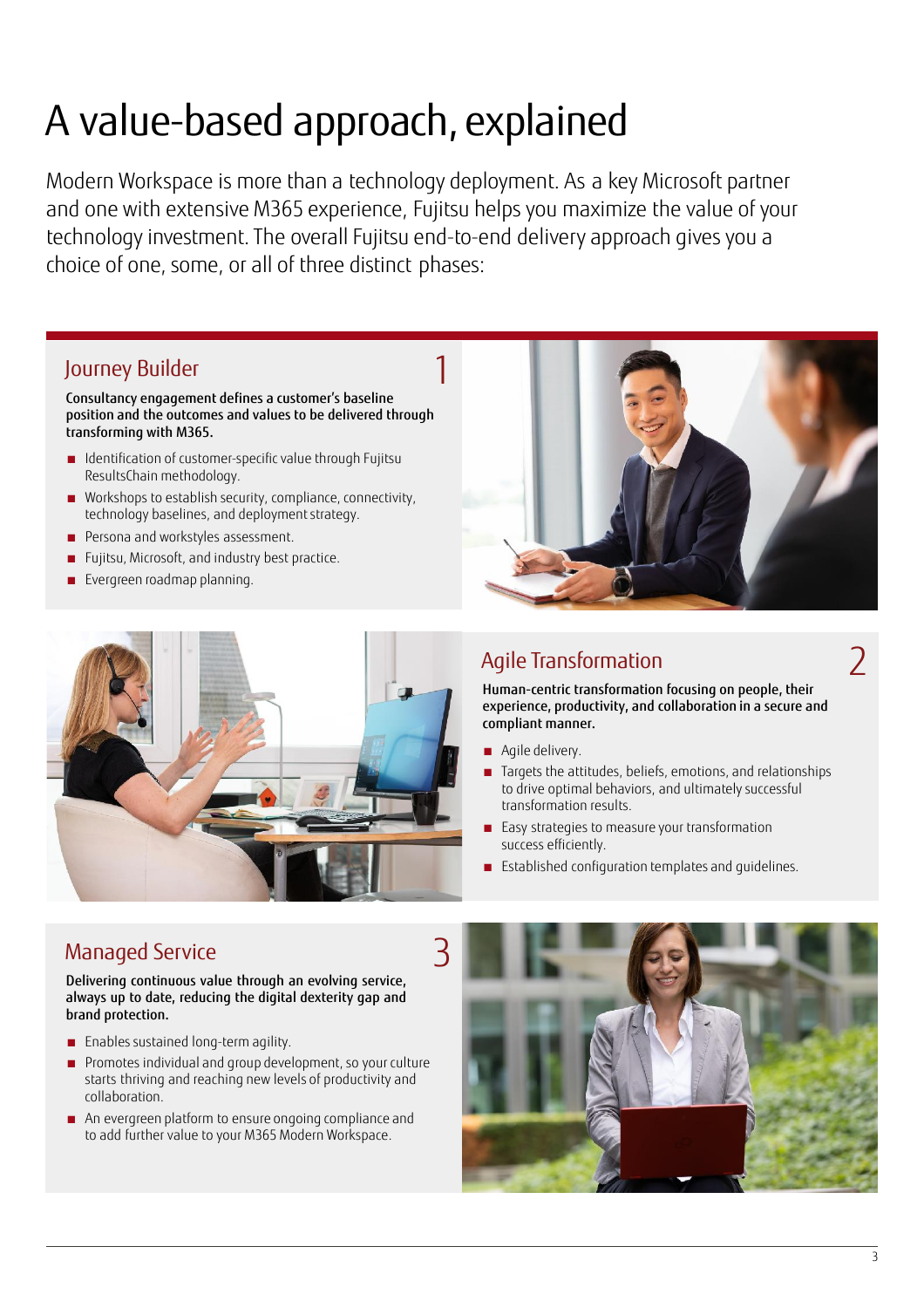

## Your organization's benefits

A complete, intelligent, secure Modern Workspace is our vision for every organization. Upon delivery of this combination of industry-leading Microsoft 365 cloud platform and Fujitsu expertise, you can expect:

#### Maps to value

By understanding your organization, we focus on delivering in areas that align to your needs, creating value throughout the engagement.

#### Productivity and collaboration

Modern Workspace offers an enhanced user experience, encourages collaboration, and drives creativity.

#### Security and compliance

We simplify and consolidate security operations and posture, minimizing and mitigating threats while ensuring compliance.

#### Evolution

Our digital advisors analyze the user experience and latest features to continuously improve the service, increasing and accelerating business value from your investments.

### Modern Workspace managed service

Modern Workspace is available in two service options, which can be tailored to your individual needs and maturity:

| <b>Business Standard</b>                                                                                                                                                                                                   | <b>Enterprise Standard or Enhanced</b>                                                                                                                                                                                                                                         |
|----------------------------------------------------------------------------------------------------------------------------------------------------------------------------------------------------------------------------|--------------------------------------------------------------------------------------------------------------------------------------------------------------------------------------------------------------------------------------------------------------------------------|
| (Business Basic, Standard, or Premium):                                                                                                                                                                                    | (Enterprise E3, E5, or Enhanced):                                                                                                                                                                                                                                              |
| Productivity and Collaboration (Standard)<br>Endpoint Management (Limited by License Features)<br>Security Service (Limited by License Features)<br>$\blacksquare$ Evergreen as a Service<br>Digital Experience Management | Productivity and Collaboration (Standard/Enhanced)<br>Endpoint Management (Standard/Enhanced)<br>Security Service (Standard/Enhanced)<br>Firstline Workers (F3 Licensing Based)<br>Compliance Management (Optional)<br>Evergreen as a Service<br>Digital Experience Management |

All are available with the option of Cloud Solution Provider Licensing. Standard service hours are Monday to Friday, 09:00 to 18:00, excluding recognized public holidays, with enhanced options available.